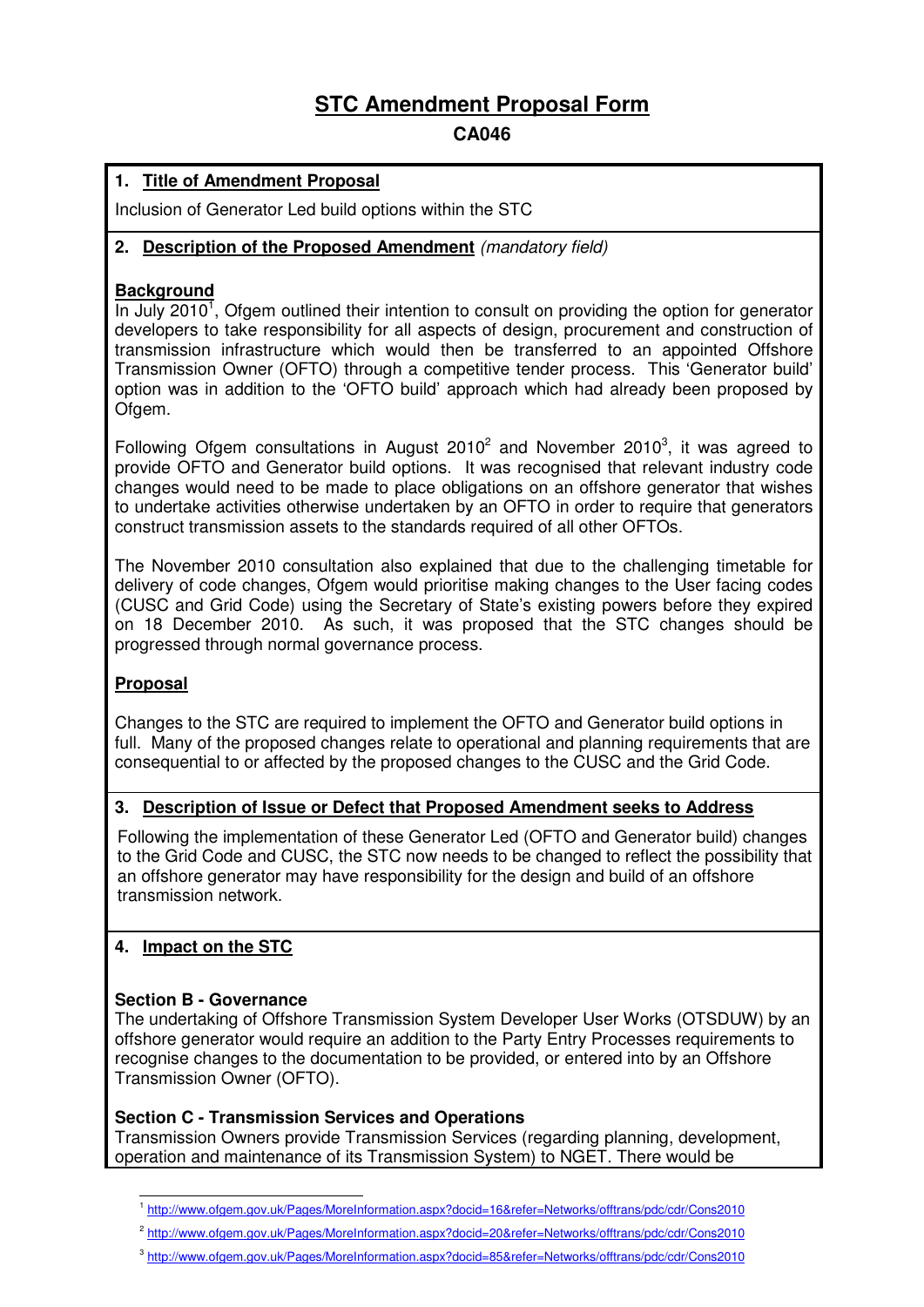recognition in the case of offshore generators undertaking OTSDUW that the offshore generator has undertaken some of this planning and development work. Parties may wish to set out the date by which various STC agreements that apply at the Connection Point, such as the Interface Agreement, shall be entered into in the absence of a Completion Date set out in a TO Construction Agreement. This date should consider the timeline for the appointment of an OFTO through the Tender Process and the Offshore Transmission System User Assets (OTSUA) Transfer Date. Amendment will be needed to require NGET to provide the Offshore Transmission Owner/Onshore Transmission Owner with the data and information it needs to enter into the Services Capability Specification. This information is to be provided by the Generator undertaking OTSDUW, under clause 17 of the CUSC Construction Agreement (Schedule 2 Exhibit 3A).

# **Section D - Planning Co-ordination**

Amendment would be required to recognise the impact on Transmission System planning and Investment planning of the connection of OTSUA and the undertaking of offshore generator build through OTSDUW. Amendment will also be required to allow for the sharing of information relating to OTSDUW between STC parties to inform Transmission Investment Plans. Amendment will be required to require NGET to provide the Offshore Transmission Owner/Onshore Transmission Owner with the data and information it needs to enter into the various agreement provided for in the STC, Connection Site Specifications relating to changes in assets, and Transmission Interface Site Specifications relating to changes in interface assets. This information is to be provided by the Generator undertaking OTSDUW under clause 17 of the CUSC Construction Agreement (Schedule 2 Exhibit 3A). This amendment may also include NGET providing the Offshore Transmission Owner/Onshore Transmission Owner with the information it needs to enter into the Site Responsibility Schedule. The process regarding construction applications and projects would be amended to include the impact on construction planning assumptions of offshore generator build. Section D would also be amended to recognise that an OFTO would not be expected to undertake the construction of high voltage assets and the impact of this on the TO Construction Agreement. We would expect the OFTO would be required to enter into an agreement with the NGET to provide Transmission Services. As such, an amendment would be required to set out the relevant documentation to be provided by or entered into by an OFTO where the generator has undertaken the OTSDUW. Parties may wish to set out the date by which various STC agreements that apply at the Interface Point, such as the Transmission Interface Agreement, Transmission Interface Site, safety rules etc shall be entered into in the absence of a Completion Date set out in a TO Construction Agreement. This date should consider the timeline for the appointment of an OFTO through the Tender Process and the OTSUA Transfer Date. Amendment may also be required to confirm which site safety rules would apply during the construction of OTSDUW and in which circumstances. This amendment should be consistent with any relevant amendment to the Grid Code.

#### **Section G - General Provisions**

The STC sets out the circumstances in which rights, powers, duties and obligations of a party under the code, the STC Framework Agreement and any TO Construction Agreement may be transferred or sub-contracted. The STC would be amended to provide that the undertaking of OTSDUW does not constitute sub-contracting by a Transmission Owner to the offshore generator that builds them. The Offshore Transmission Owner would take responsibility for the OTSUA once they are transferred by the offshore generator.

#### **Section H - Disputes**

The STC provides for the parties to escalate and seek resolution of Disputes. Section H would be amended to include Disputes in relation to documentation to be provided by the Offshore Transmission Owner in relation to OTSUA.

#### **Section J - Interpretation and Definitions**

The STC would be amended to include definitions associated with offshore generator build, including the introduction of a number of new terms, for example, Offshore Transmission System Developer User Works (OTSDUW) and Offshore Transmission System User Assets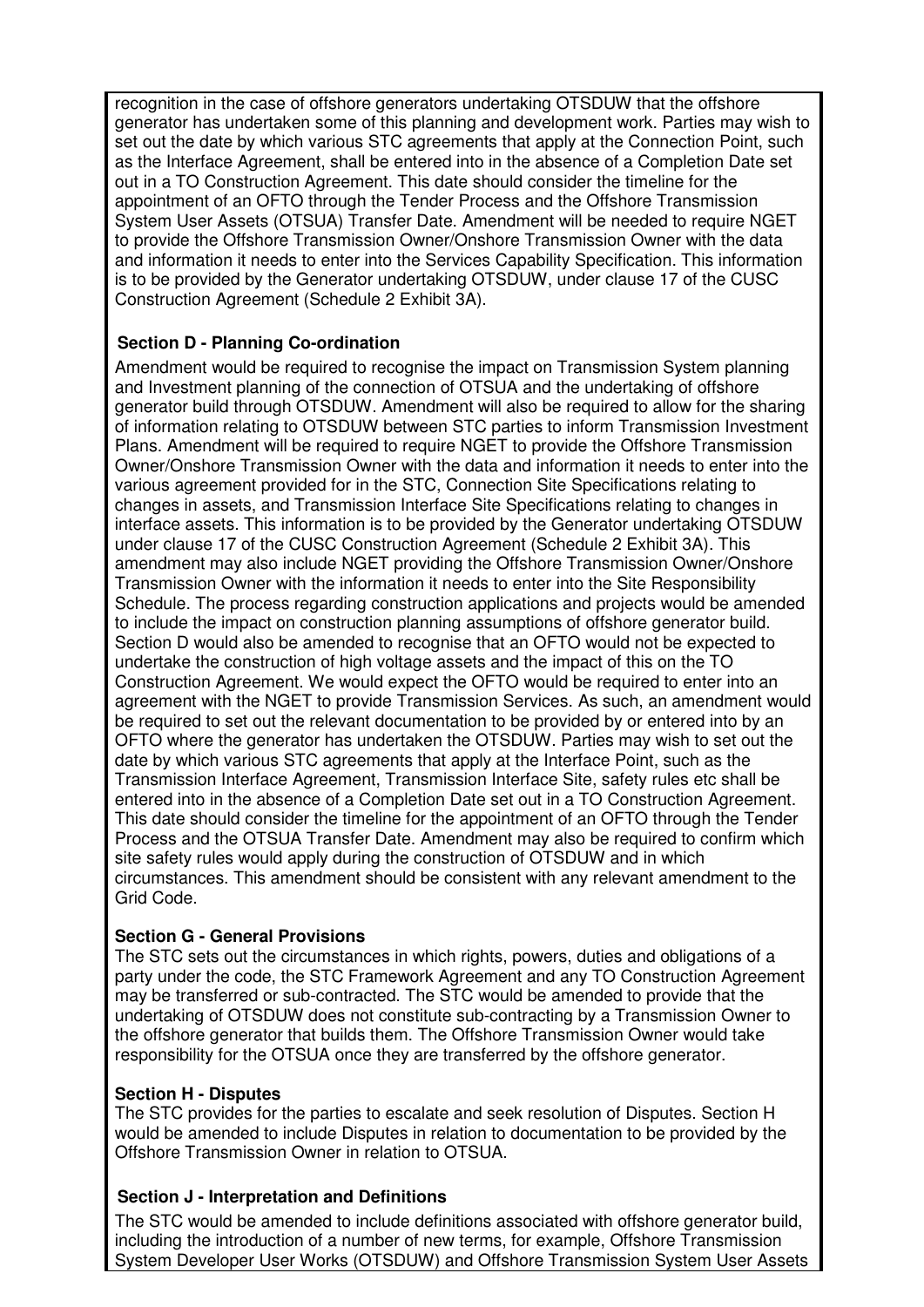# (OTSUA).

# **Schedule 3 - Information and Data Exchange Specification**

No drafting has been proposed for this Schedule yet. NGET shares Generator data with Transmission Owners to enable them to plan their network. For Generators undertaking the Generator build option, they will arguably require the same information. We are seeking views from the STC Committee and Grid Code Review Panel as to whether any issues are foreseen with this sharing of information.

## **Schedule 5 - NGET Connection Application**

This Schedule would be amended to set out the detailed information to be included in a connection application by NGET submitted to a Transmission Owner pursuant to Section D Part 2 regarding an OTSDUW build application, for example, the scope and extent of the OTSDUW to be undertaken by the offshore generator, details of the New Connection Site and of any proposed Transmission Interface Site.

#### **Schedule 9 - TO Construction Terms**

This Schedule includes the pro forma terms for a TO Construction Agreement between NGET and an Offshore Transmission Owner undertaking works at a relevant connection site. The Schedule would be amended to recognise those activities constituting OTSDUW and assets which are OTSUA and where these are included, or excluded, as part of the Construction Agreement terms.

# **5. Impact on other frameworks e.g. BSC, CUSC, Grid Code**

None

# **6. Impact on Core Industry Documentation**

None

# **7. Impact on Computer Systems and Processes used by STC Parties**

Some STCPs may require changes to reflect changes in this proposal. Any STCP changes identified will be progressed under the STCP governance process.

#### **8. Details of any Related Modifications to Other Industry Codes**

Generator Led changes which have already been implemented for the CUSC and Grid Code.

#### **9. Justification for Proposed Amendment with Reference to Applicable STC Objectives**

Amending the STC as described above will mean that the following objectives are better facilitated:

STC Objectives

(a) efficient discharge of the obligations imposed upon transmission licensees by transmission licences and the Act;

Supports the development of the enduring offshore regime through the refinement of build options.

(b) development, maintenance and operation of an efficient, economical and co-ordinated system of electricity transmission;

Improves the development of an efficient, economical and co-ordinated system of electricity transmission by providing offshore generators with more control over the design and construction of the assets which will connect them to the National Electricity Transmission System.